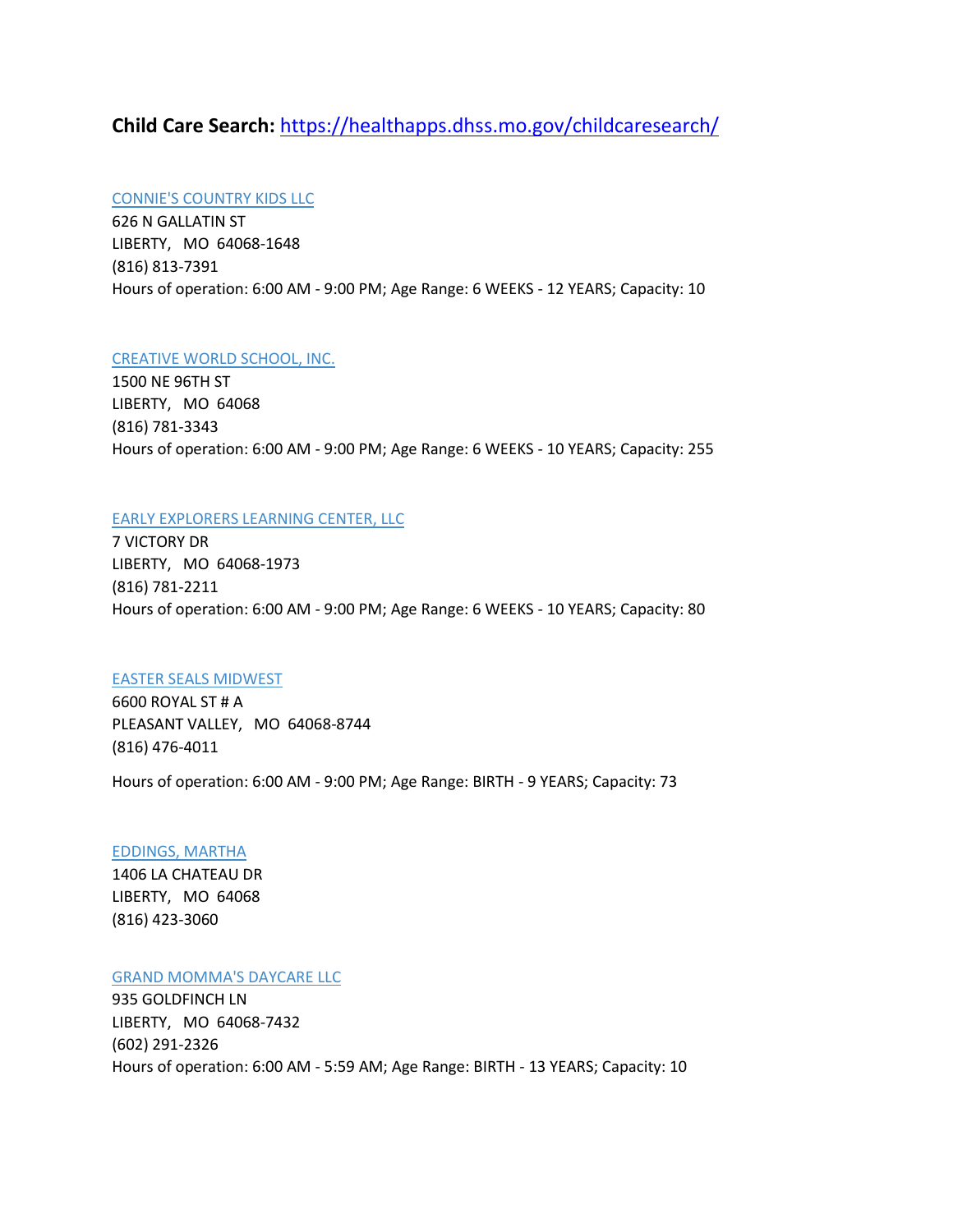#### [HERSHBERGER, GLORIA](javascript:__doPostBack()

8409 ORCHARD CIR PLEASANT VALLEY, MO 64068 (816) 781-3551 Hours of operation: 6:00 AM - 5:59 AM; Age Range: BIRTH - 12 YEARS; Capacity: 10

#### [HILLTOP PRESCHOOL AND PARENTS' DAY OUT](javascript:__doPostBack()

1001 SUNSET AVE LIBERTY, MO 64068-2015 (816) 781-5942 Hours of operation: 9:00 AM - 3:00 PM; Age Range: 12 MONTHS - 6 YEARS; Capacity: 99

# [KIDZONE CREATIONS, LLC](javascript:__doPostBack()

1001 MIDDLEBROOK DR STE A LIBERTY, MO 64068-1987 (816) 429-5521 Hours of operation: 6:00 AM - 9:00 PM; Age Range: 6 WEEKS - 12 YEARS; Capacity: 102

#### [KOALA-T CARE LEARNING CENTER LLC](javascript:__doPostBack()

1004 WILSHIRE BLVD LIBERTY, MO 64068 (816) 781-3223 Hours of operation: 6:00 AM - 9:00 PM; Age Range: 6 WEEKS - 13 YEARS; Capacity: 103

#### [LA PETITE ACADEMY, INC.](javascript:__doPostBack()

9071 NE 81ST TER KANSAS CITY, MO 64158 (816) 407-1414 Hours of operation: 6:00 AM – 9:00 PM; Age Range: 6 WEEKS – 12 YEARS; Capacity: 171

#### [LIBERTY FAMILY CHILD CARE](javascript:__doPostBack()

3 WESTOWNE ST STE 300 LIBERTY, MO 64068-3510 (816) 716-1317 Hours of operation: 6:00 AM - 9:00 PM; Age Range: BIRTH - 5 YEARS; Capacity: 44